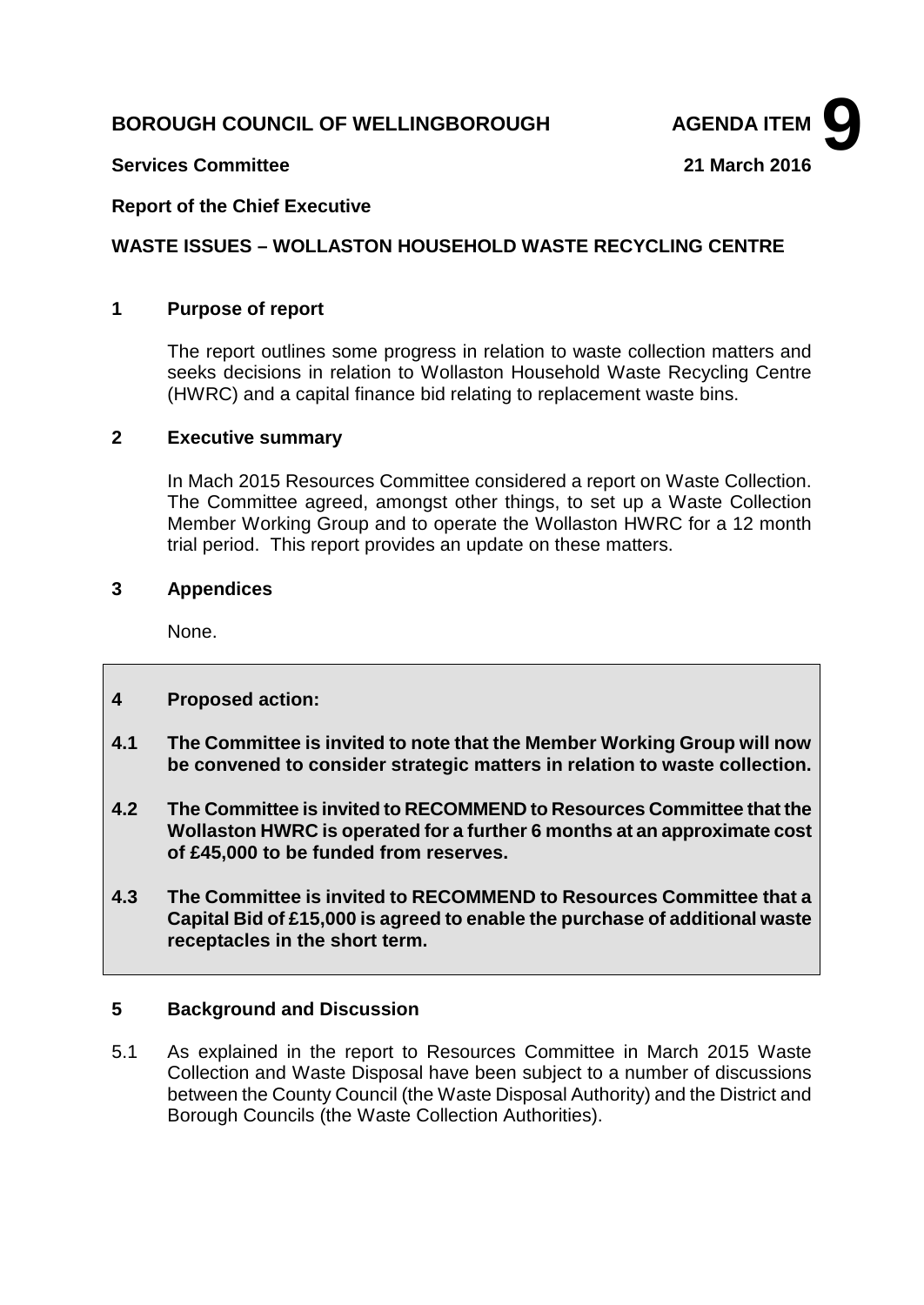- 5.2 There are still several unresolved strategic matters and so far the Member Working Group has not even met. It is considered that it will be possible to convene a meeting of the group in the near future. However, there are two more immediate issues to address.
- 5.3 Firstly the Wollaston HWRC has now been operated for 12 months by Wellingborough Norse.
- 5.4 At the time members agreed to take over the operation of the HWRC for a trial 12 months the financial risks were pointed out and considered. As we approach the end of the financial year the gross costs appear to be around £90,000. Income from recycling income has been very low at less than £5,000.
- 5.5 Local people, particularly via Wollaston Parish Council value the service and wish it to continue. There is a good understanding that this is a significant additional financial burden for the Borough Council. Discussions on how to reduce the cost have taken place with Wollaston Parish Council. They have indicated that they are prepared to contribute £5,000 per annum to the costs and feel that perhaps other Parishes could also consider contributions.
- 5.6 In addition Wellingborough Norse have agreed to contribute £10,000 to the running costs.
- 5.7 This reduces the BCW net cost element to approximately £70,000 per annum. This is still a substantial amount and members will need to consider how to prioritise this against other costs and expenditure. As members are aware the Council's overall financial position remains challenging.
- 5.8 As a further interim position it is recommended that the existing temporary arrangement be continued for a further 6 months to allow for further discussions with Parish Council colleagues about possible contributions.
- 5.9 A further report will be brought back to Committee in September 2016.
- 5.10 The second issue relates to a need to purchase additional waste bins to replace stolen, lost or damaged bins and to provide for the increasing number of new property completions. This is a longer term issue which requires detailed consideration by the Working Group. However, in order to relieve the immediate financial pressure a Capital Bid for £15,000 has been completed and is recommended to members.

# **6 Legal powers**

Environmental Protection Act (EPA) 1990 and associated regulations.

## **7 Financial and value for money implications**

Covered within the body of the report.